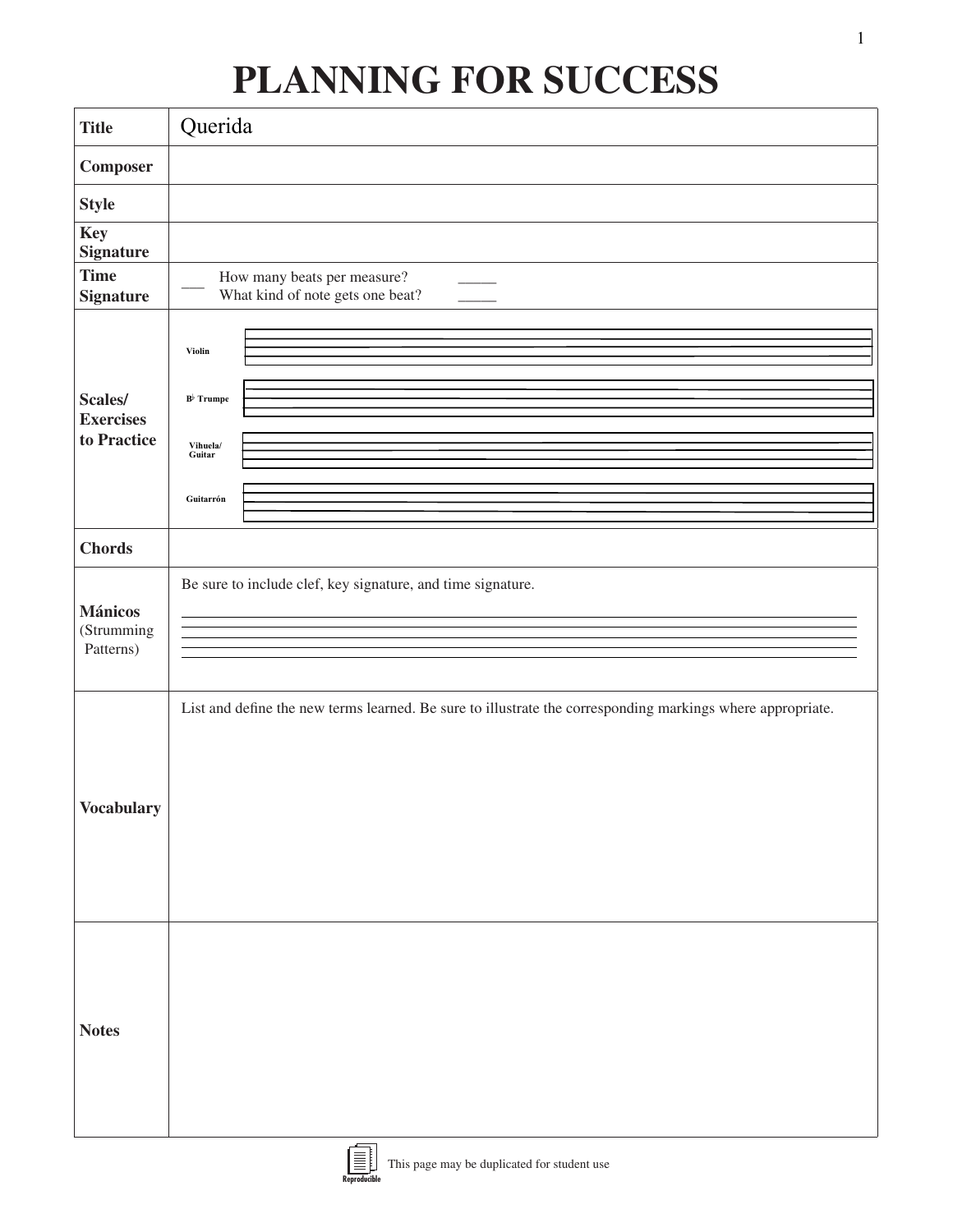| Planning for Success Additional Notes |
|---------------------------------------|
|                                       |
|                                       |
|                                       |
|                                       |
|                                       |
|                                       |
|                                       |
|                                       |
|                                       |
|                                       |
|                                       |
|                                       |
|                                       |
|                                       |
|                                       |
|                                       |
|                                       |
|                                       |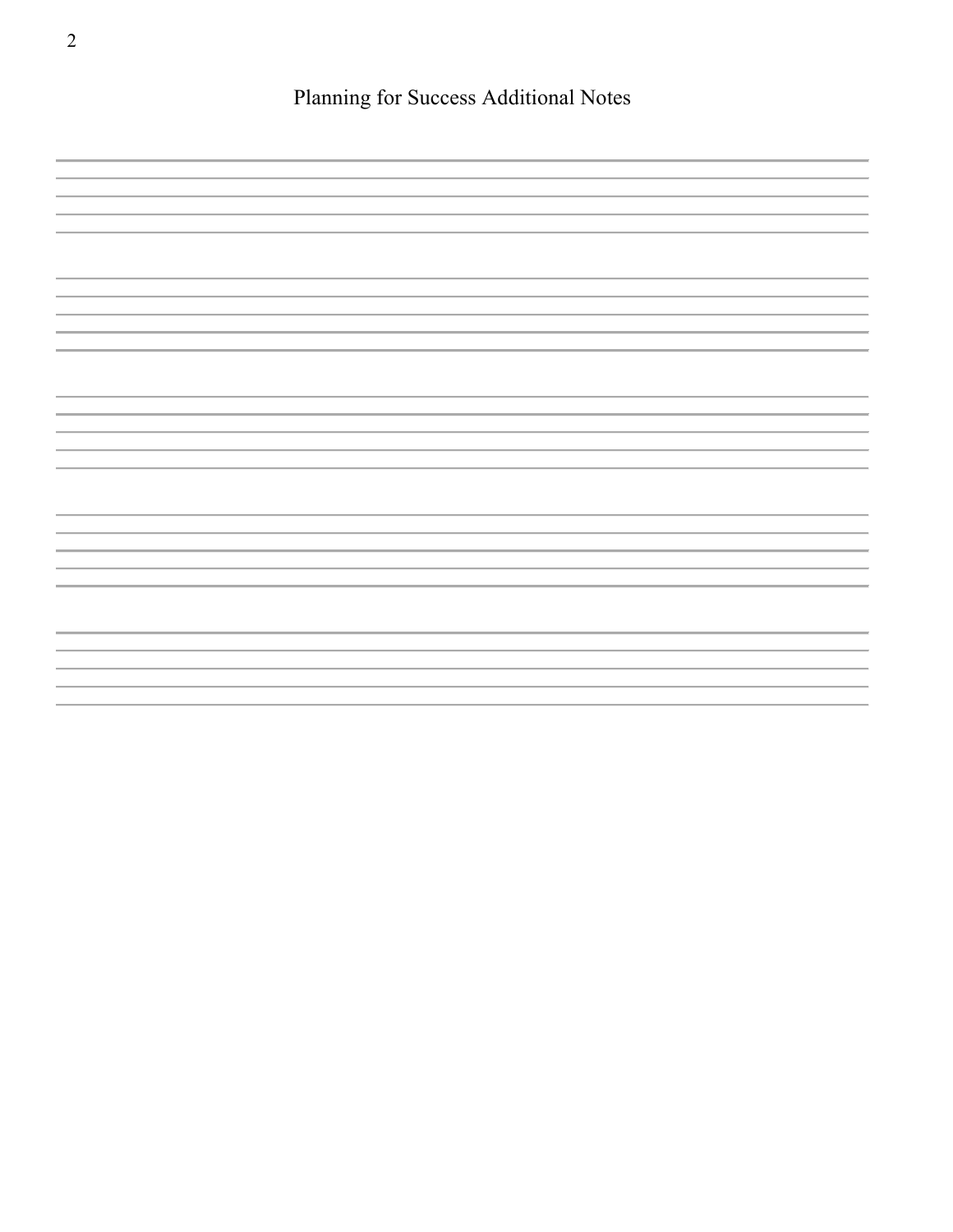#### **Querida**

**For J D Smith Mariachi Juan Gabriel Trans. by:Aguilar**

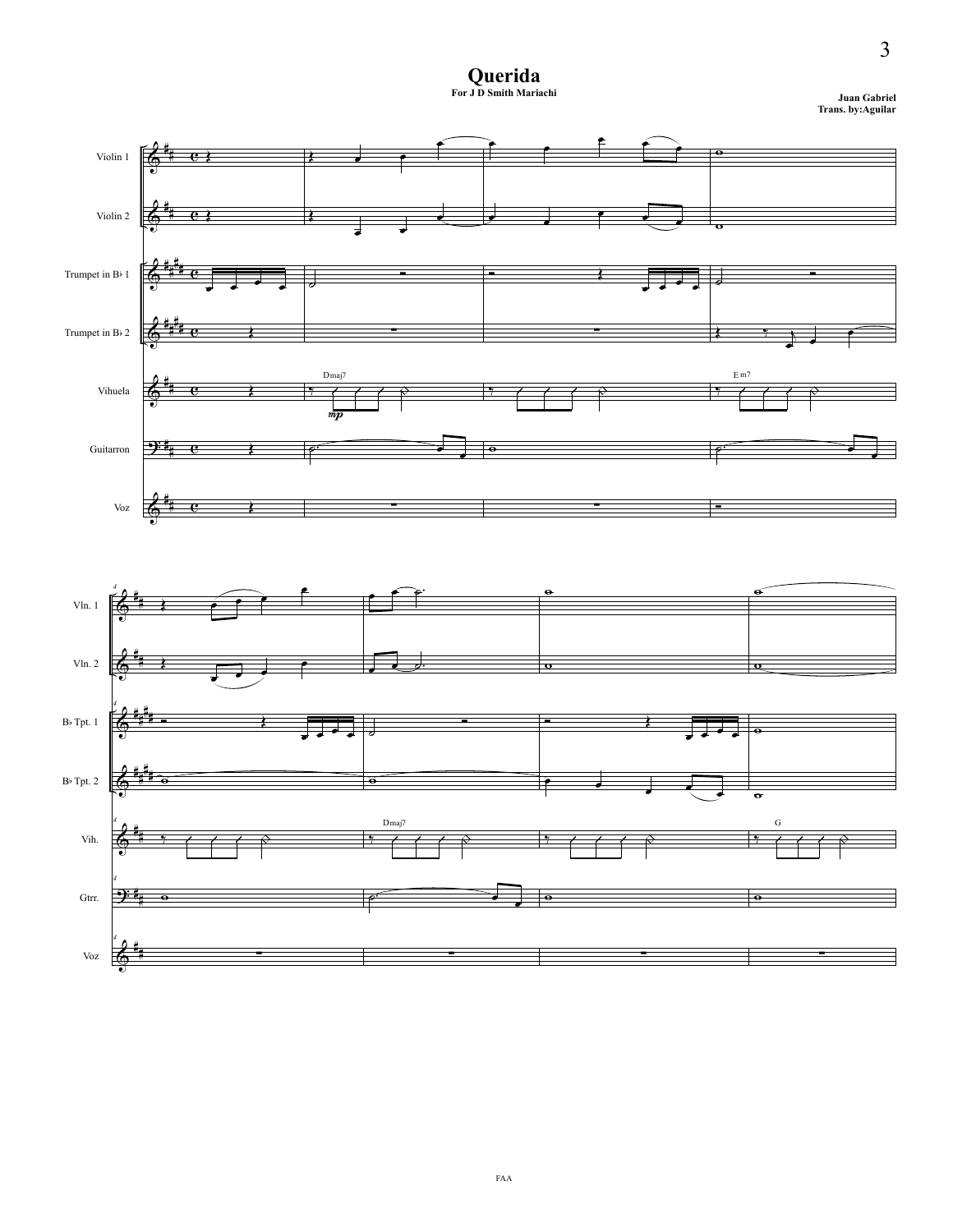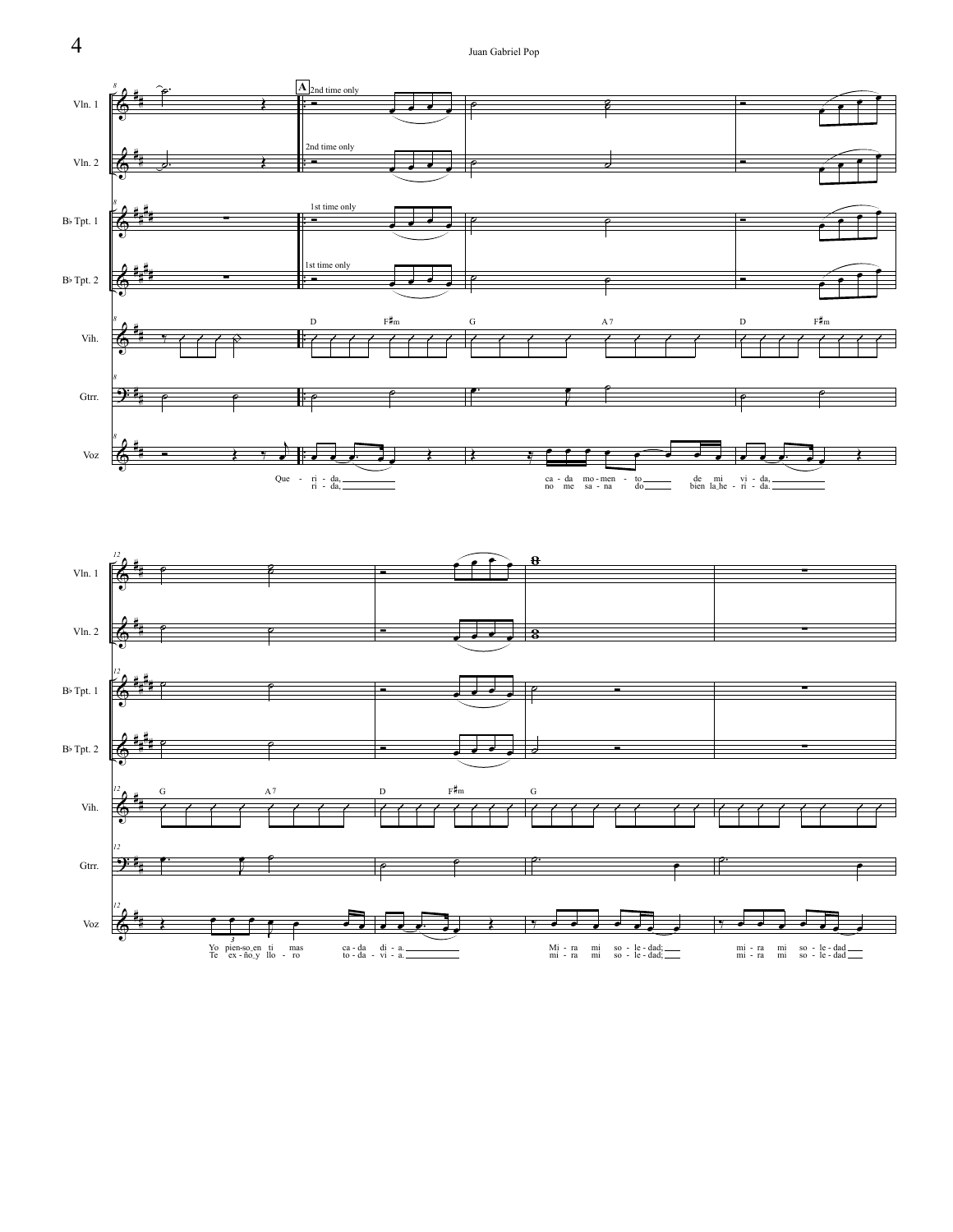

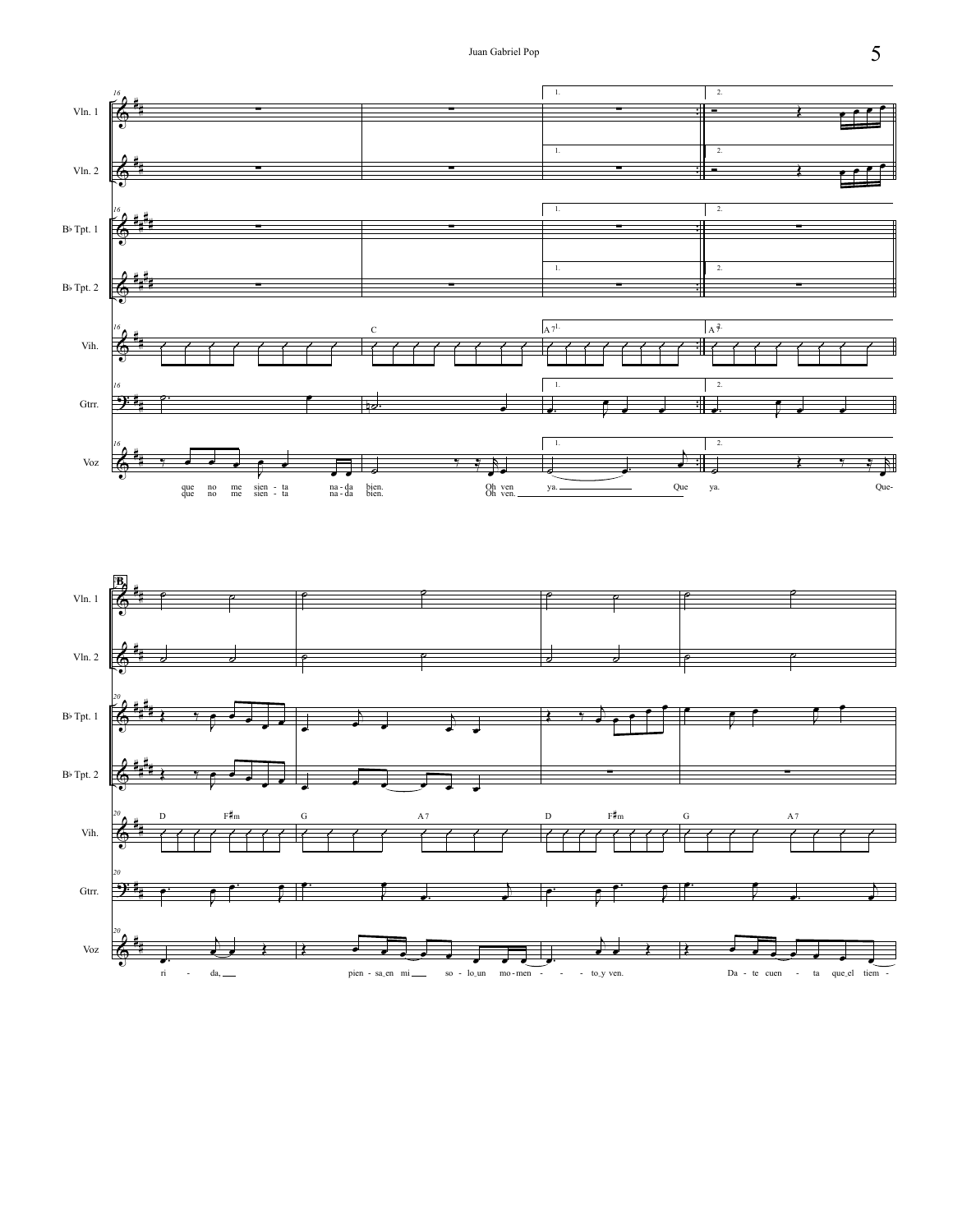



tu.

has - lo por quien mas quie - ras

Yo quie - ro ver - te<sub>c</sub>en nue - vo - da, \_\_\_\_\_\_\_\_\_\_\_\_ has - lo por quien mas quie - ras tu. \_\_\_\_ contract the contract of the mue - telem nue

Ī

ri - da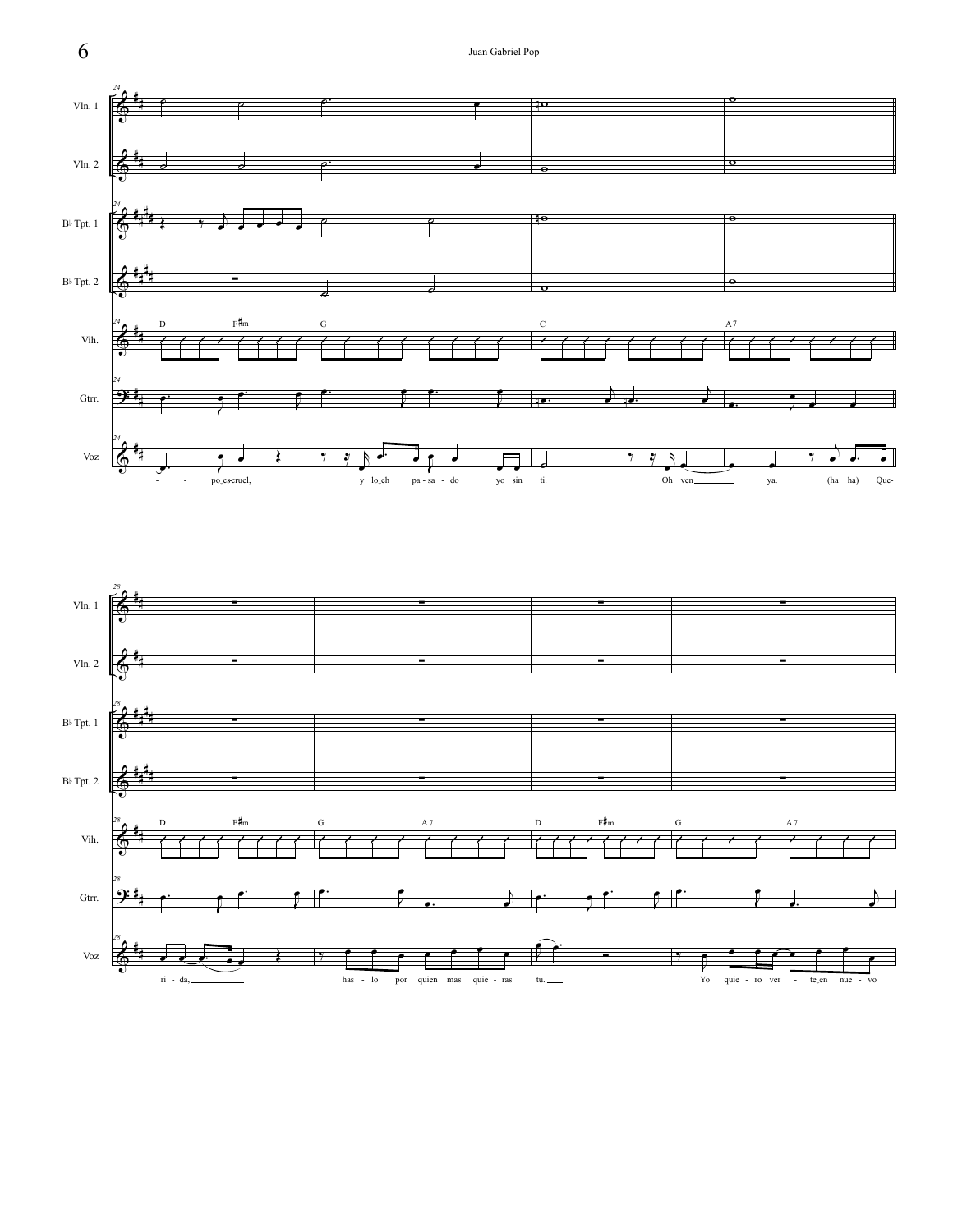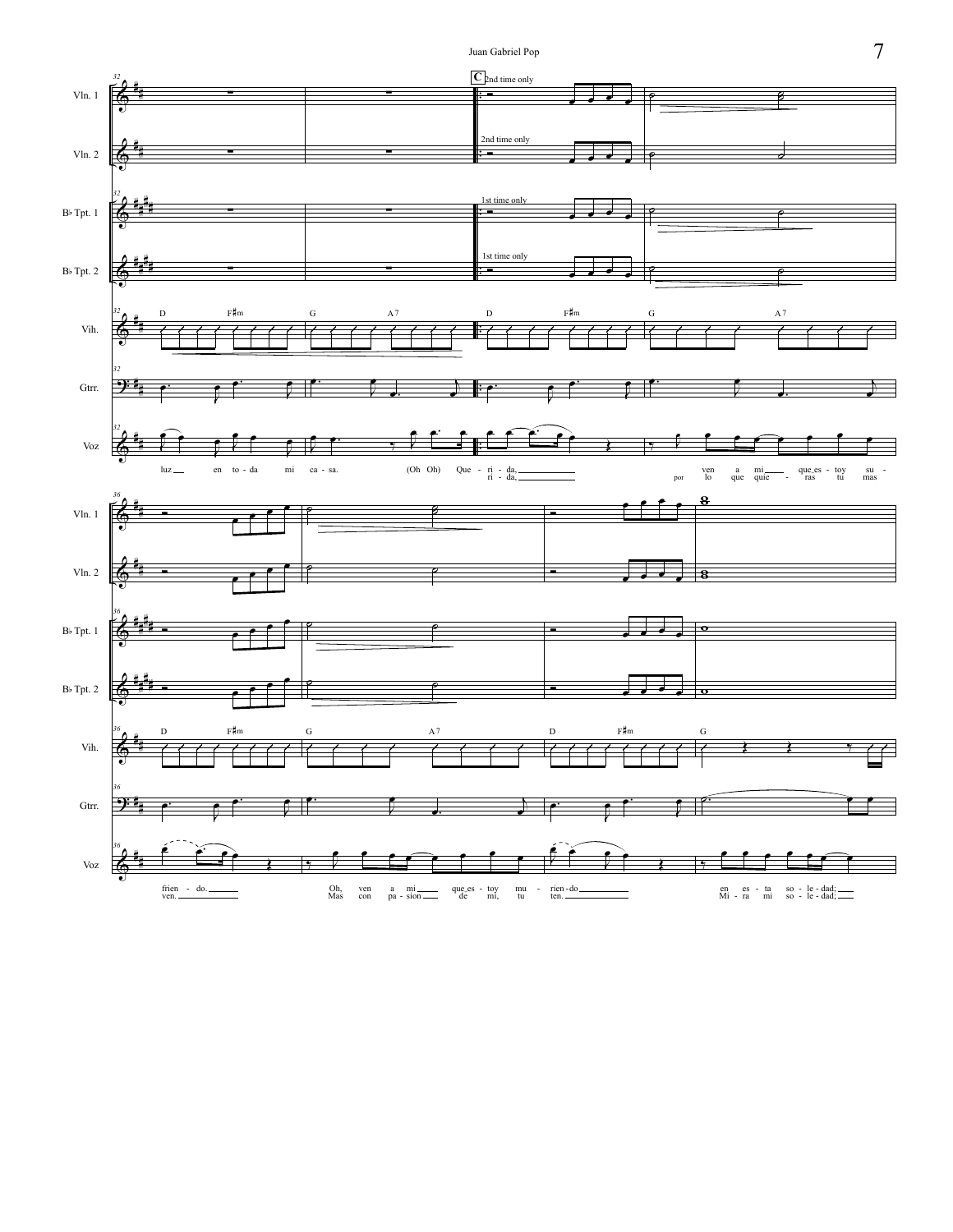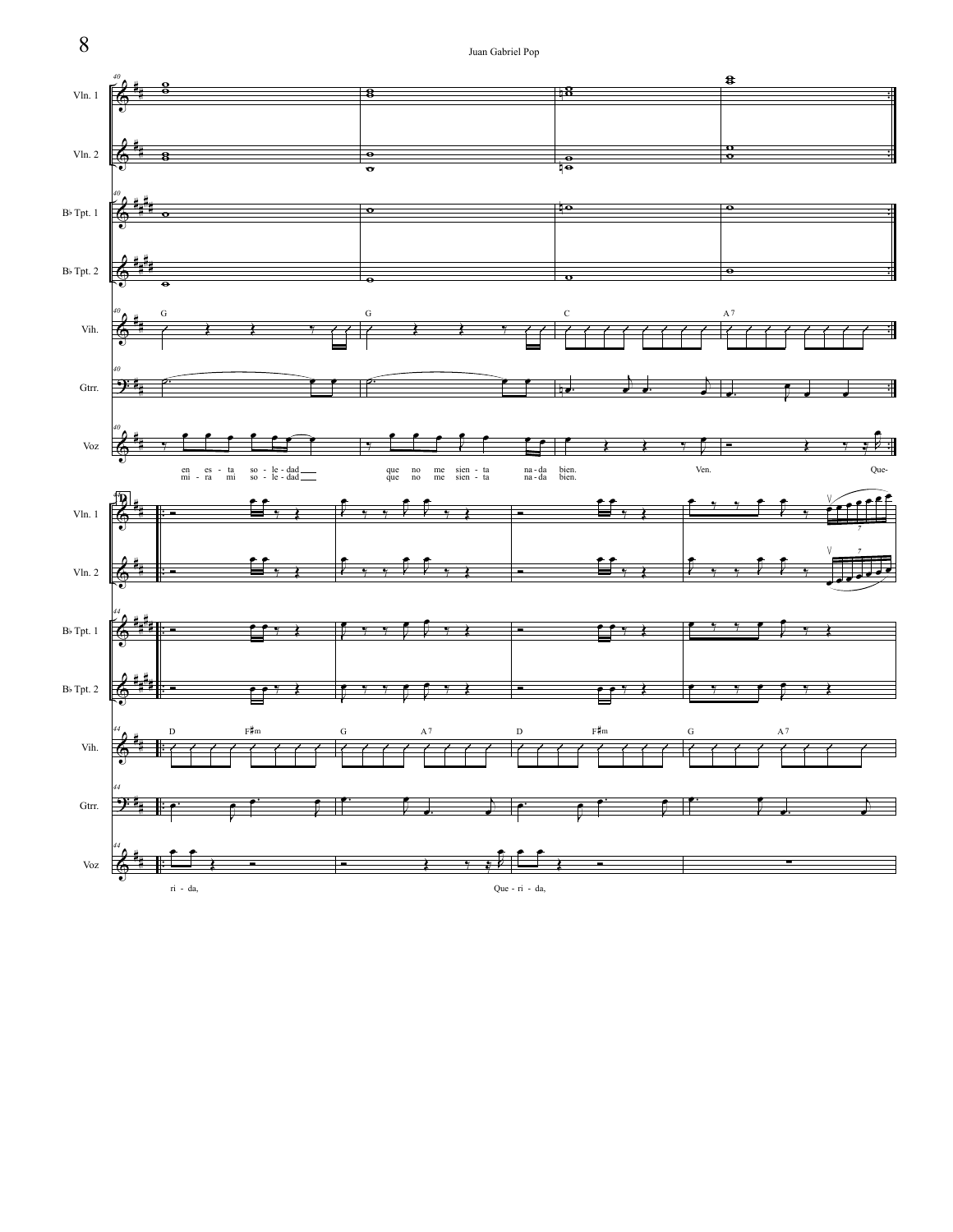Juan Gabriel Pop 9 <sup>7</sup>

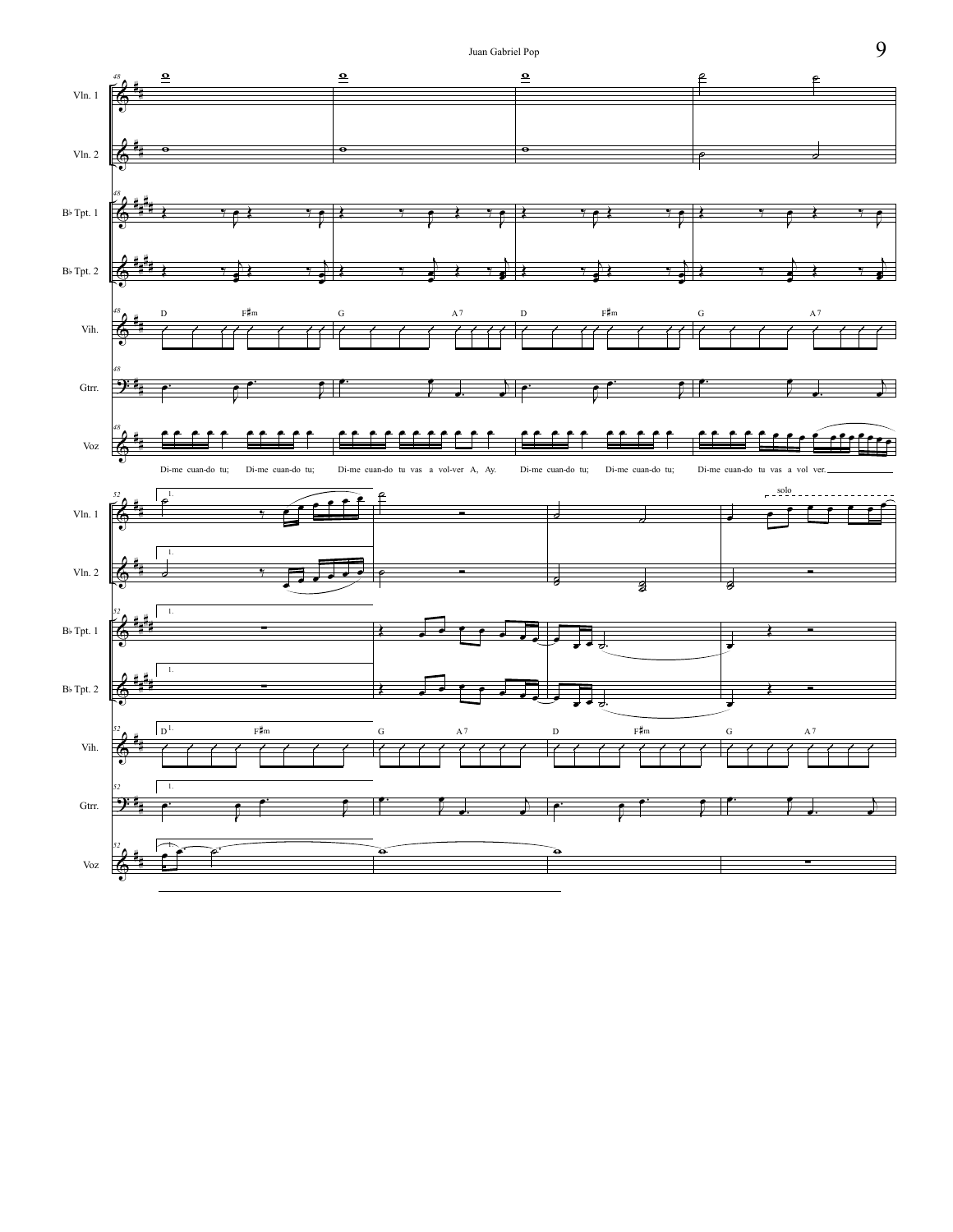

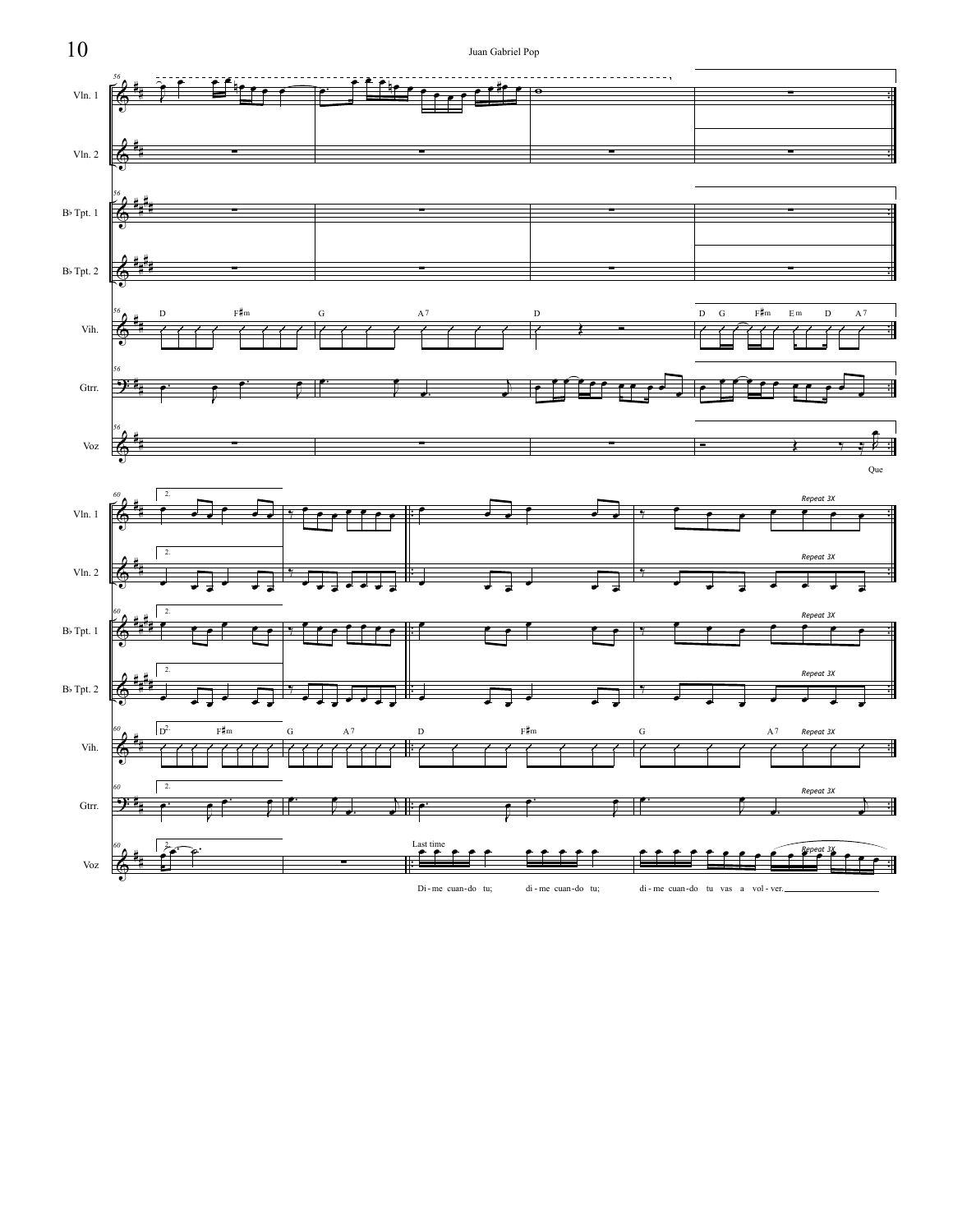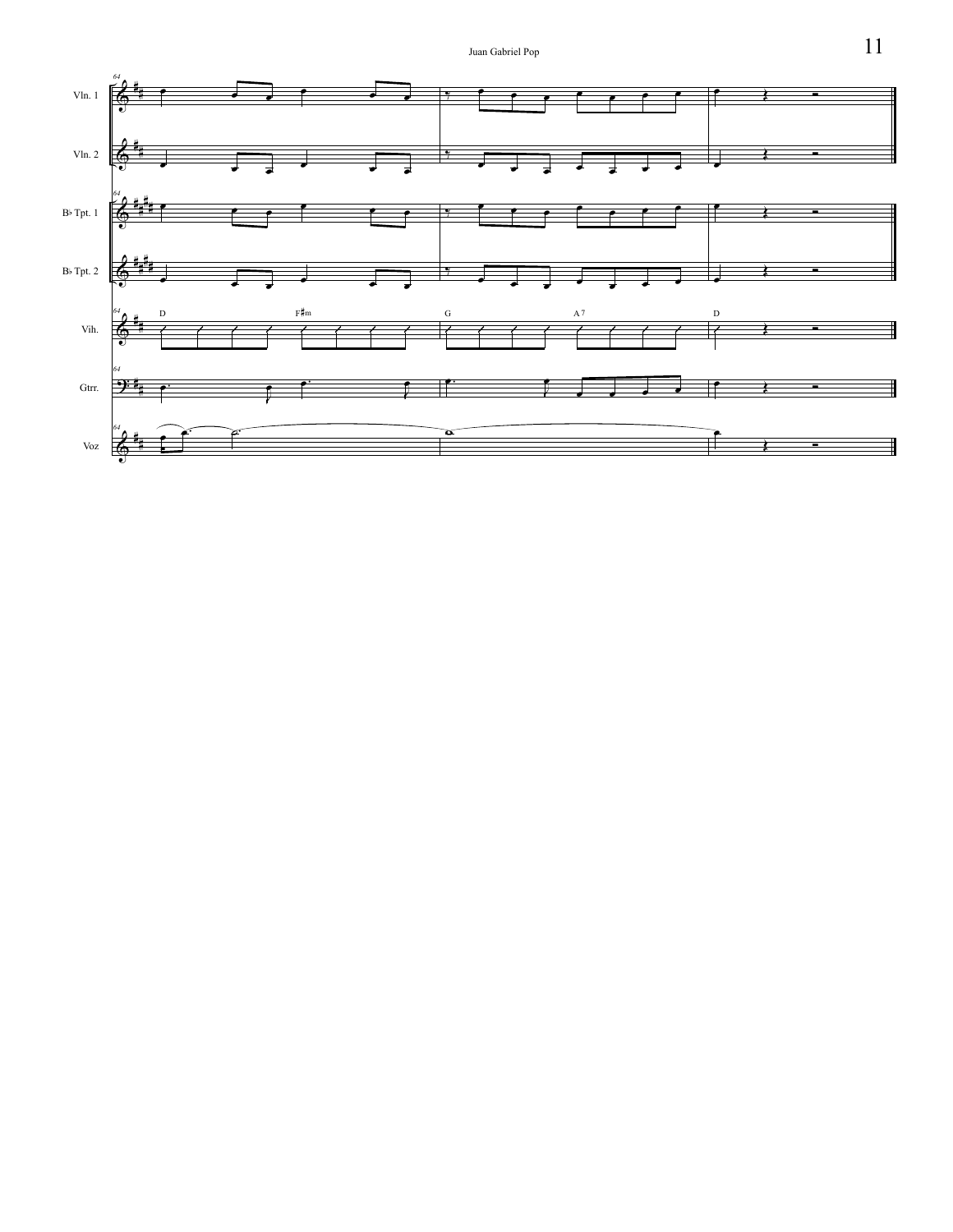Violin A

# **Querida Juan Gabriel**





















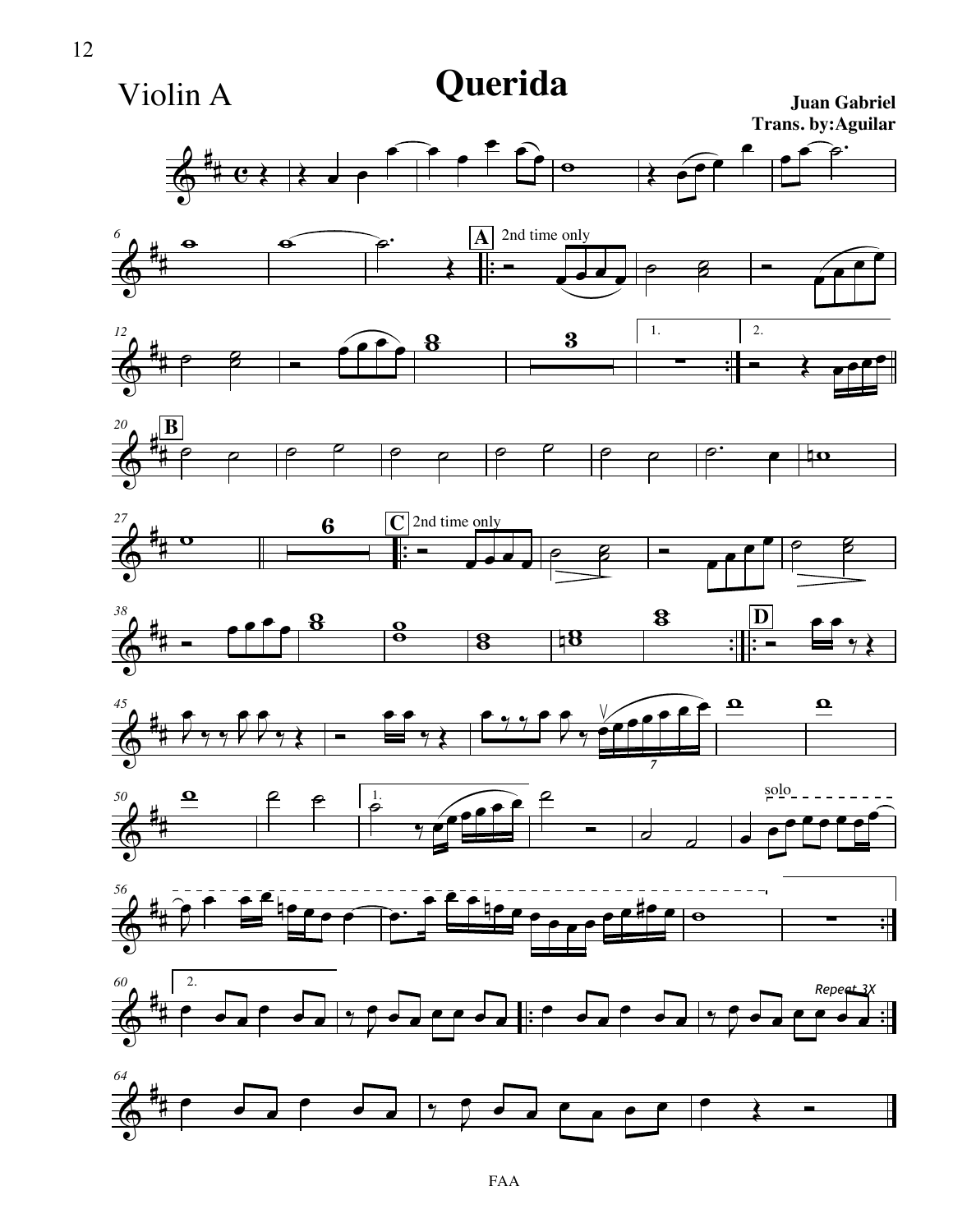#### Violin B

### **Querida**

**Juan Gabriel Trans. by:Aguilar**

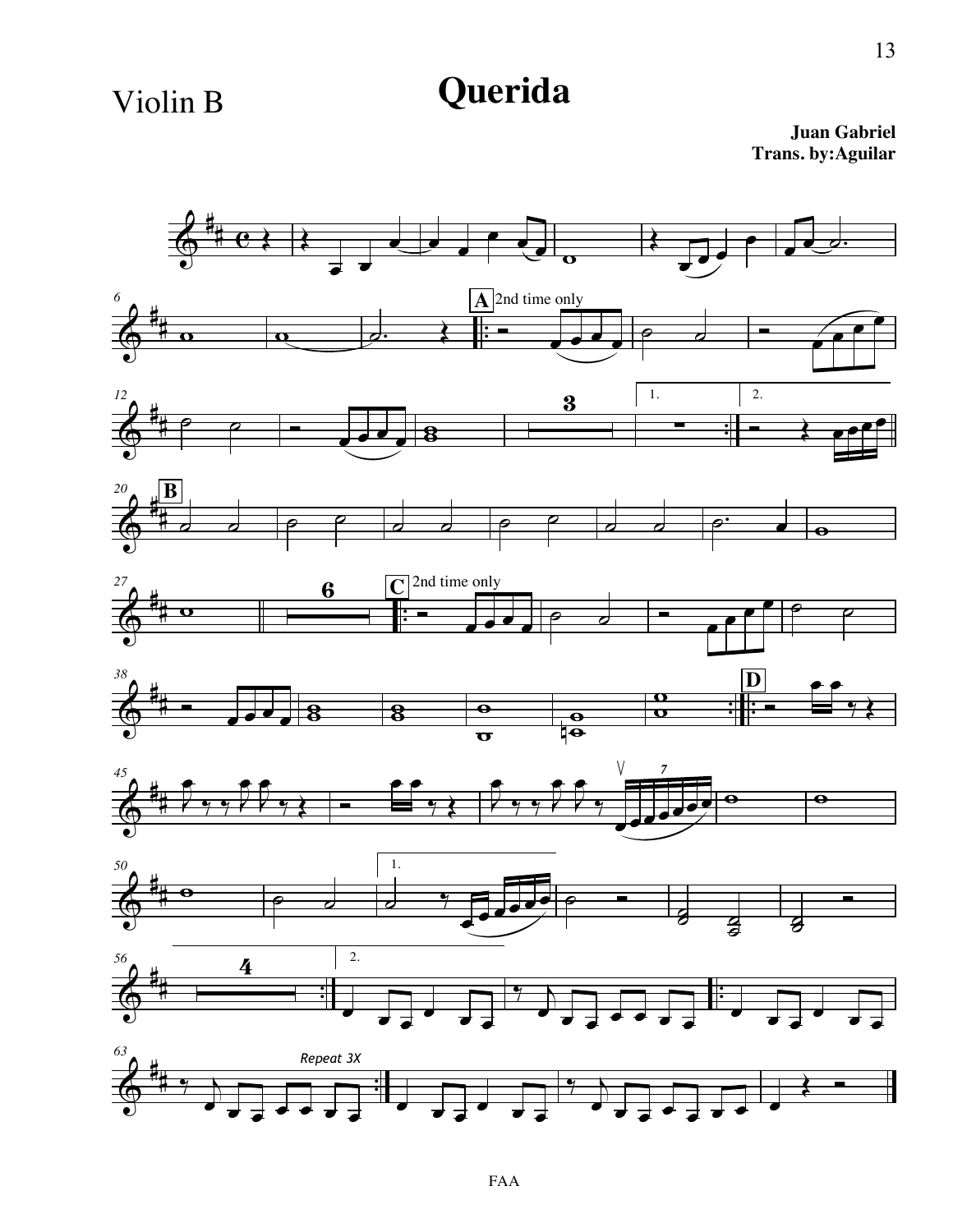14

**Querida Juan Gabriel**

![](_page_13_Figure_3.jpeg)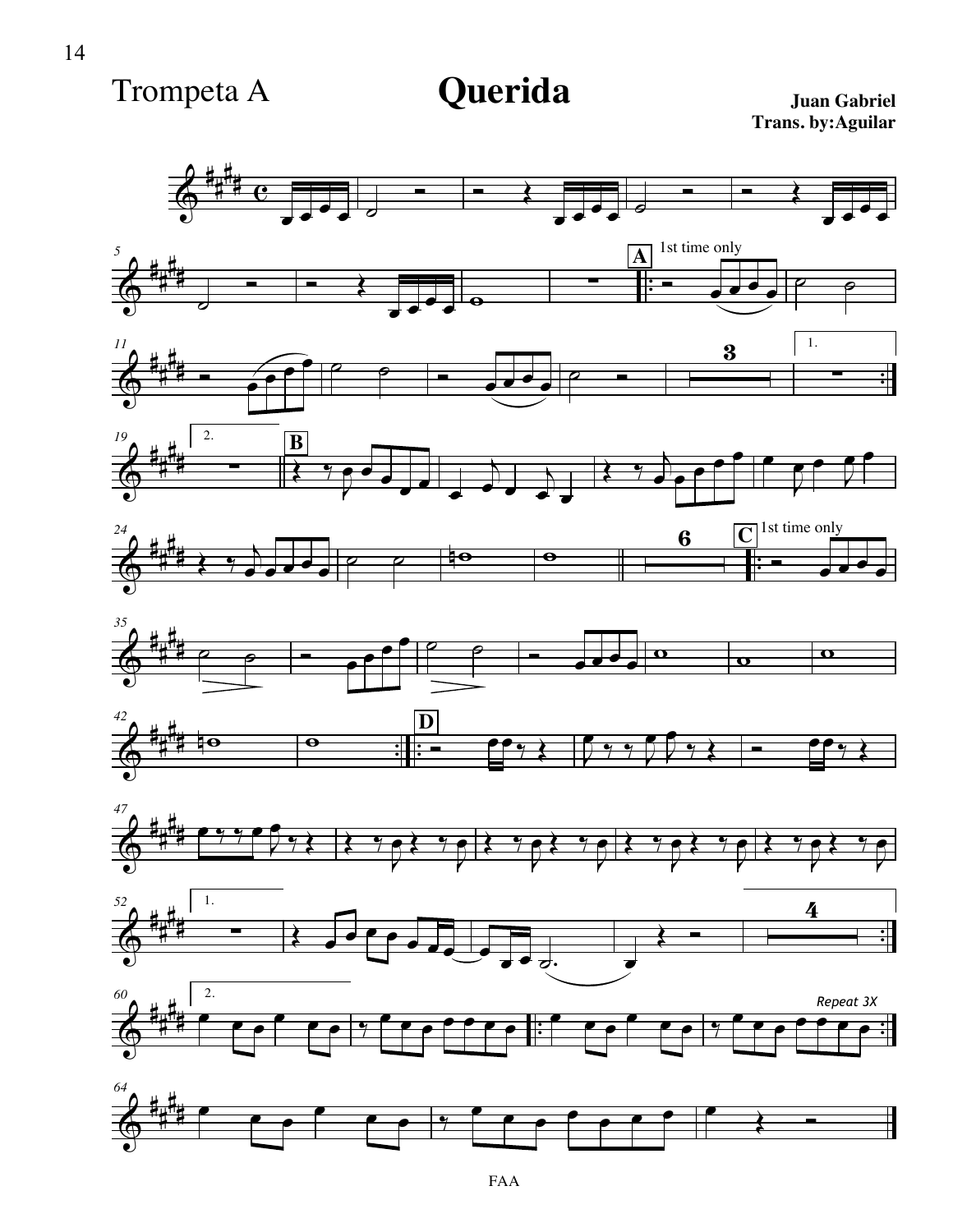### **Querida Juan Gabriel**

![](_page_14_Figure_3.jpeg)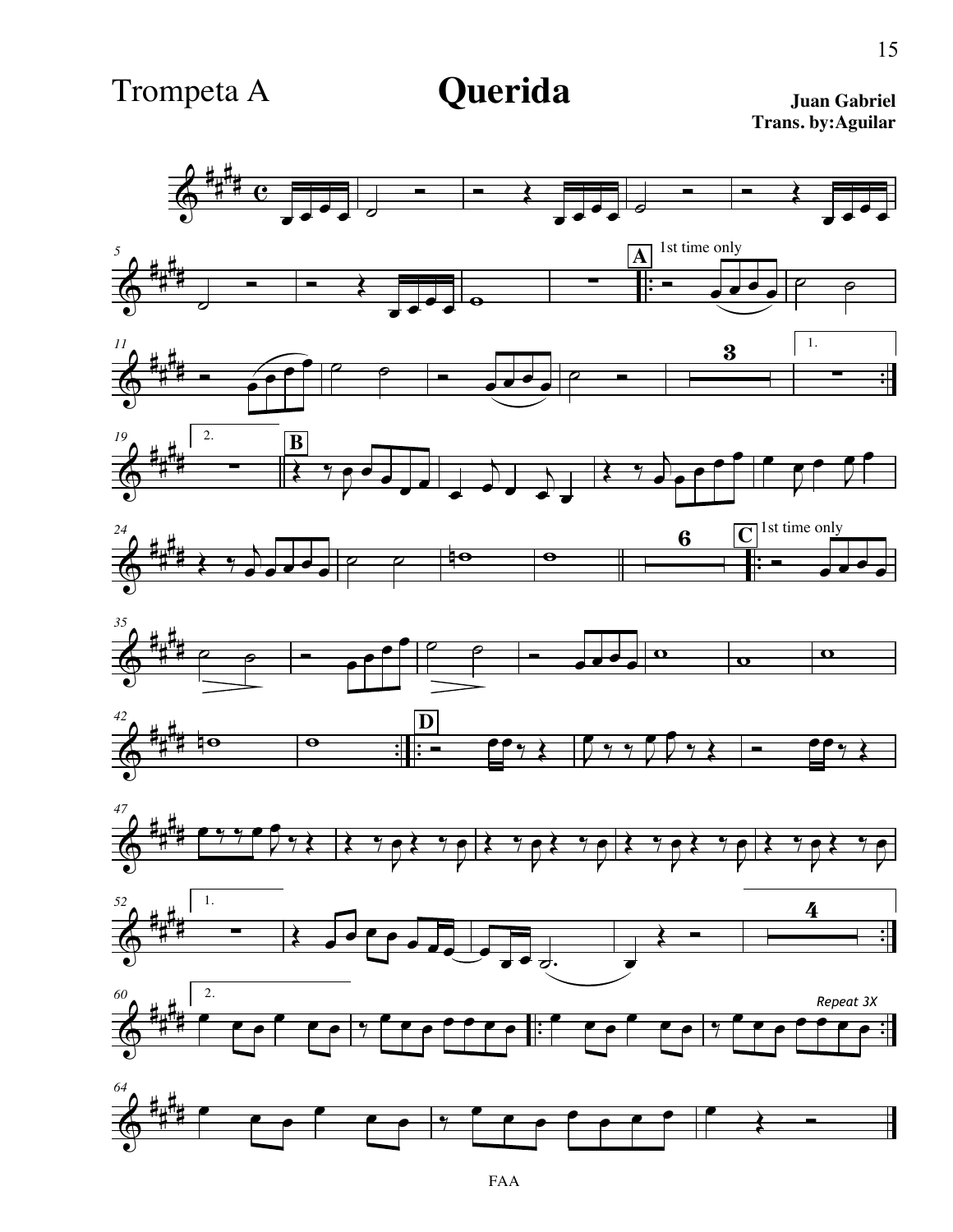### Trompeta B

**Querida**

**Juan Gabriel Trans. by:Aguilar**

![](_page_15_Figure_3.jpeg)

16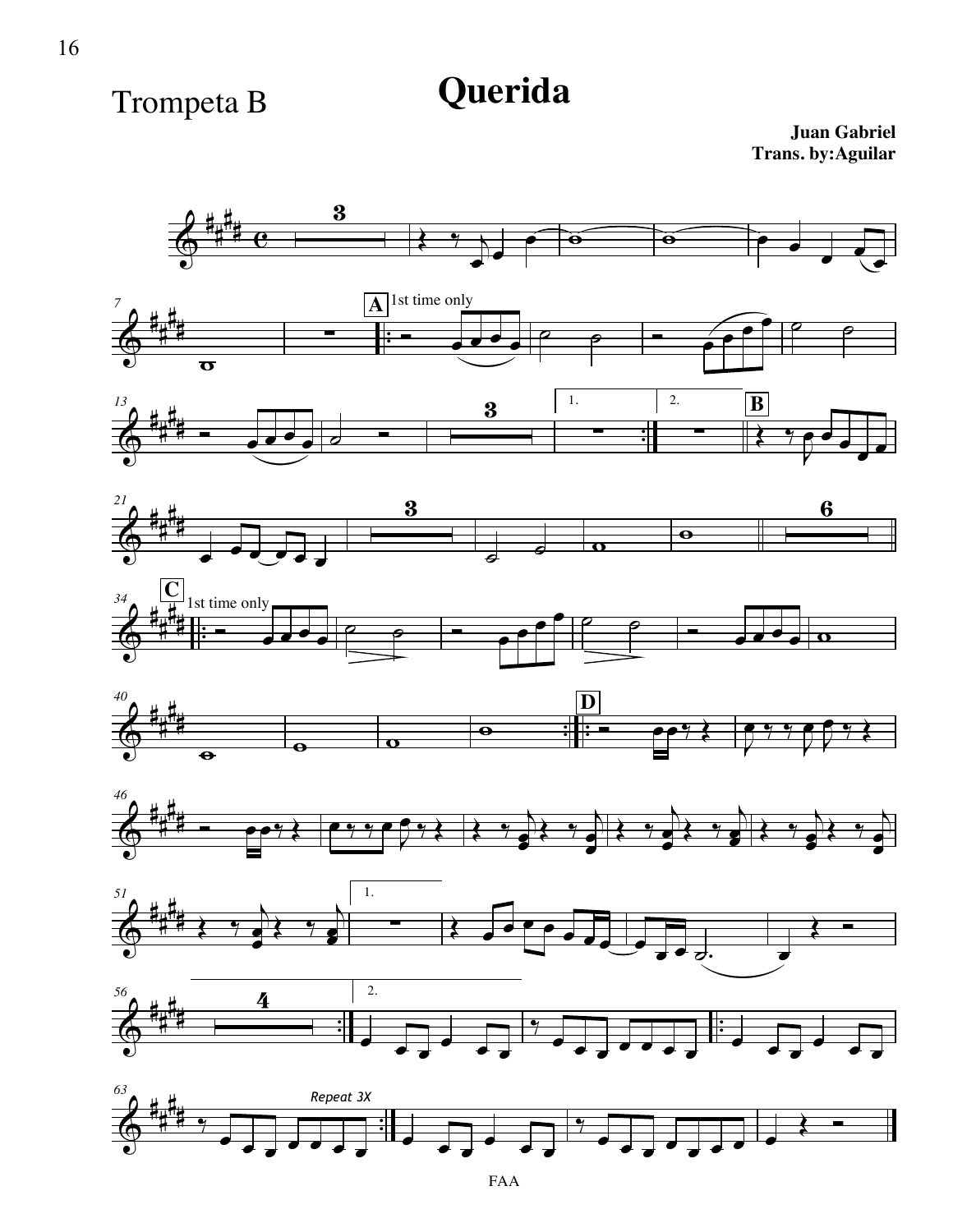# This Page Left Blank Intentionally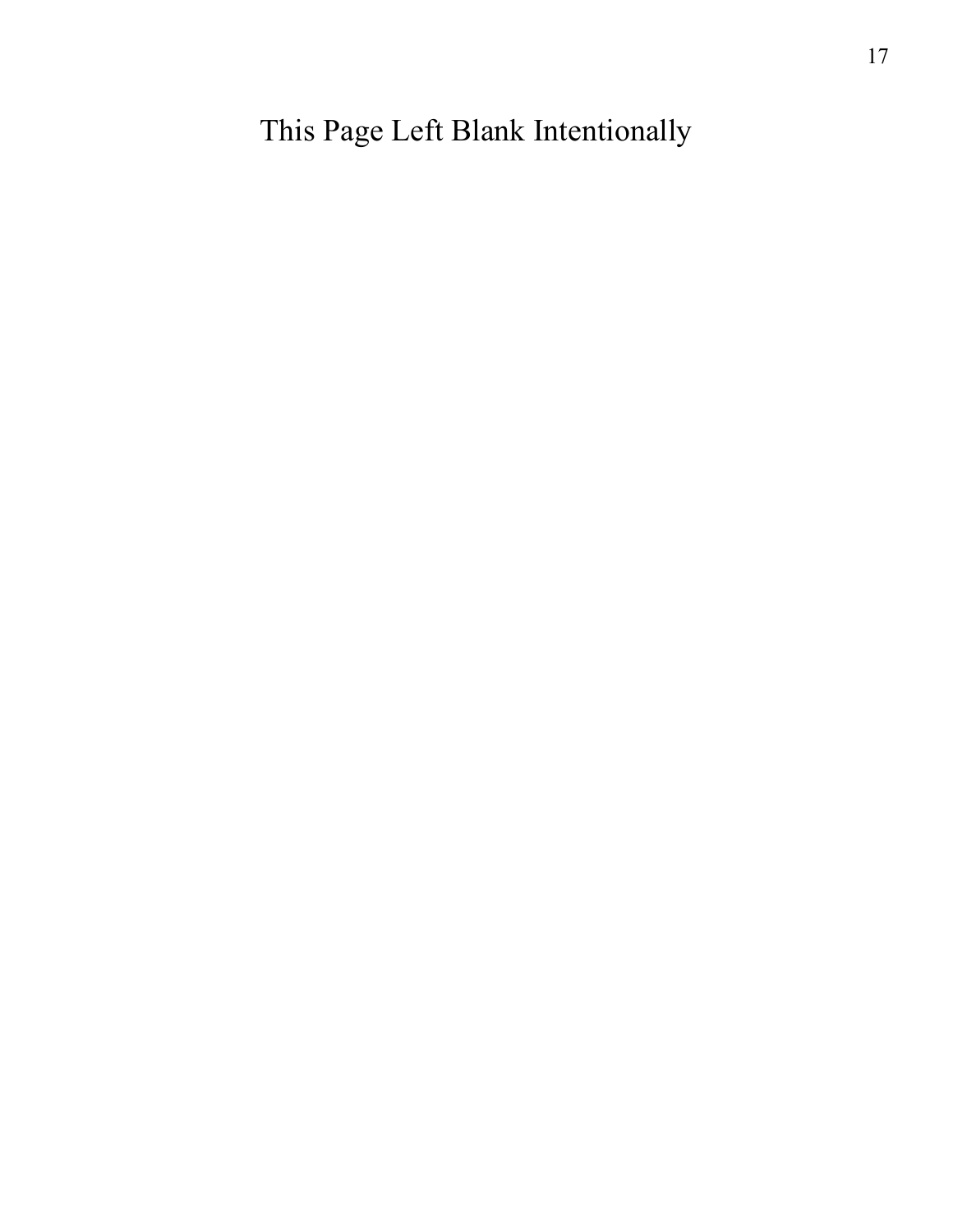**Querida**

#### **For J D Smith Mariachi Juan Gabriel**

![](_page_17_Figure_3.jpeg)

![](_page_17_Figure_4.jpeg)

![](_page_17_Figure_5.jpeg)

![](_page_17_Figure_6.jpeg)

![](_page_17_Figure_7.jpeg)

![](_page_17_Figure_8.jpeg)

![](_page_17_Figure_9.jpeg)

![](_page_17_Figure_10.jpeg)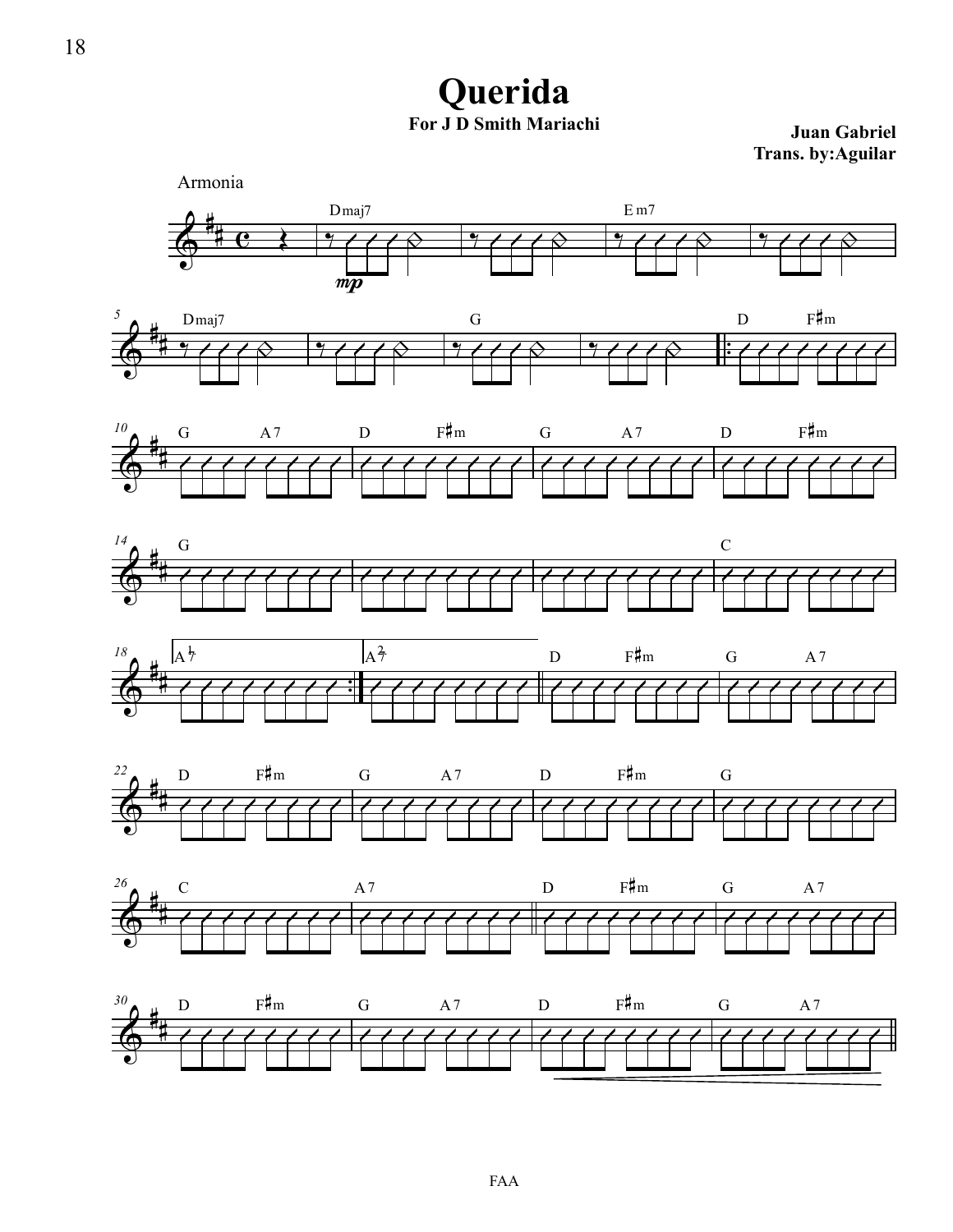![](_page_18_Figure_1.jpeg)

![](_page_18_Figure_2.jpeg)

![](_page_18_Figure_3.jpeg)

![](_page_18_Figure_4.jpeg)

![](_page_18_Figure_5.jpeg)

![](_page_18_Figure_6.jpeg)

![](_page_18_Figure_7.jpeg)

![](_page_18_Figure_8.jpeg)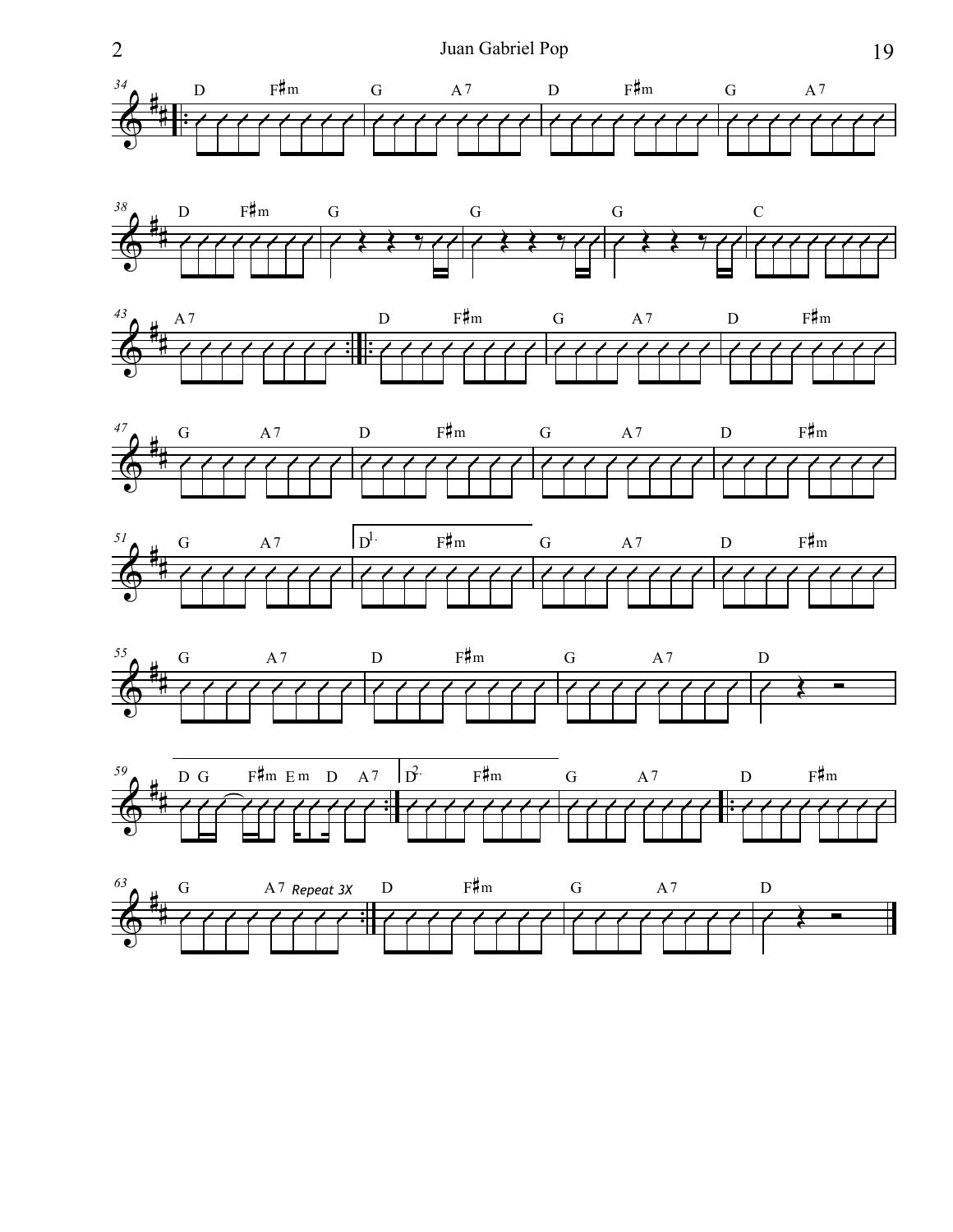#### Guitarron

# **Querida Juan Gabriel**

![](_page_19_Figure_4.jpeg)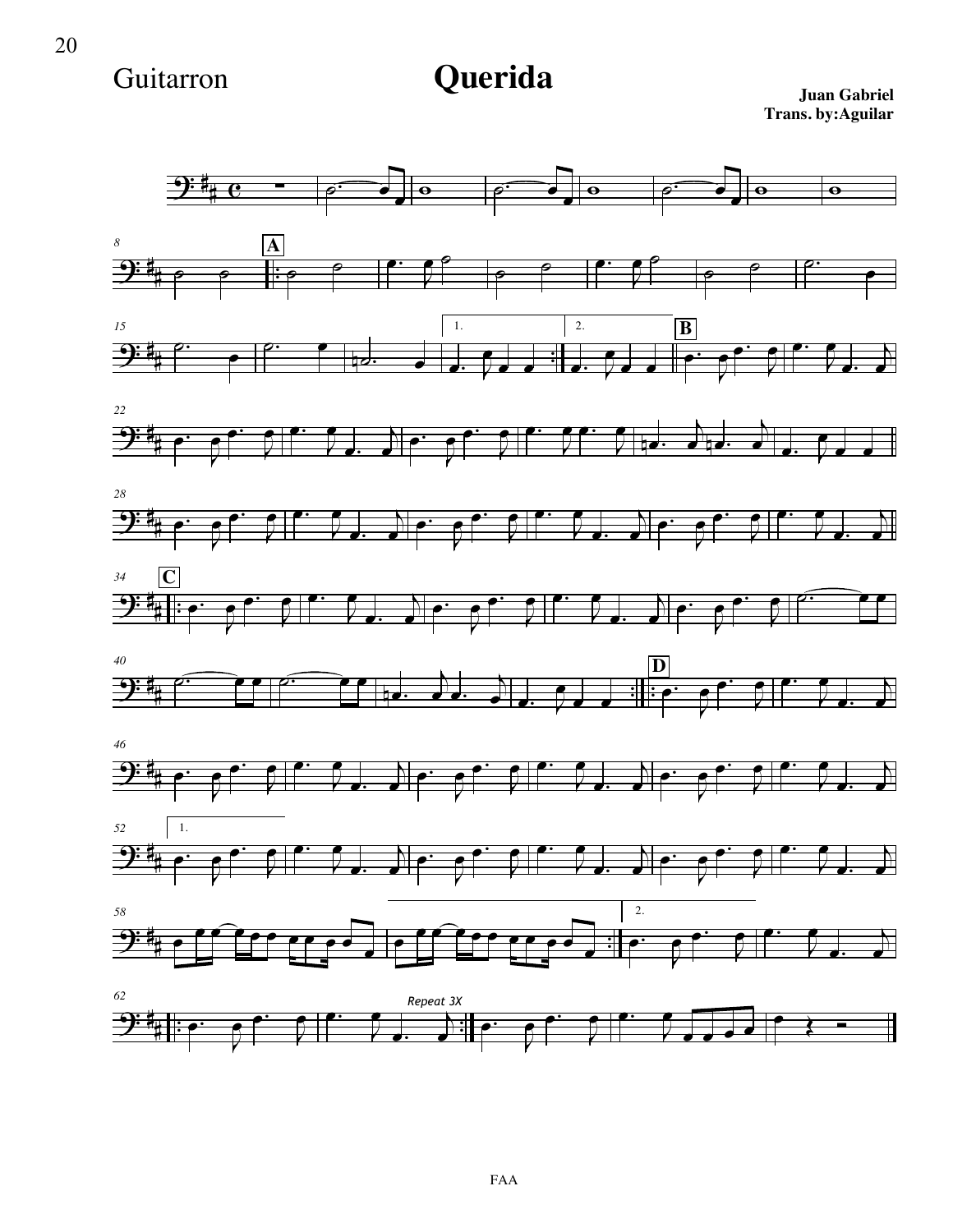## This Page Left Blank Intentionally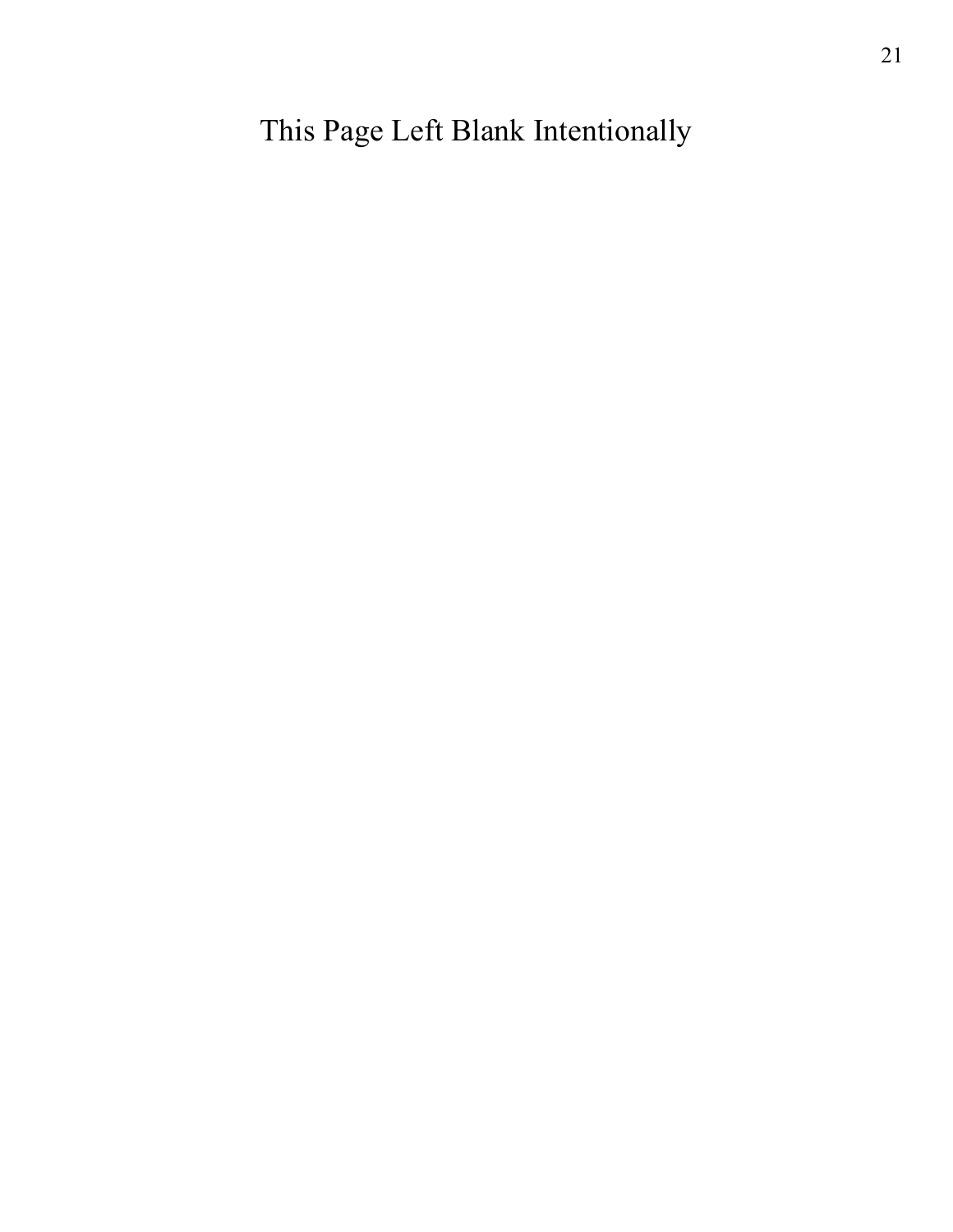Voz

**Querida**

**Juan Gabriel Trans. by:Aguilar**

![](_page_21_Figure_3.jpeg)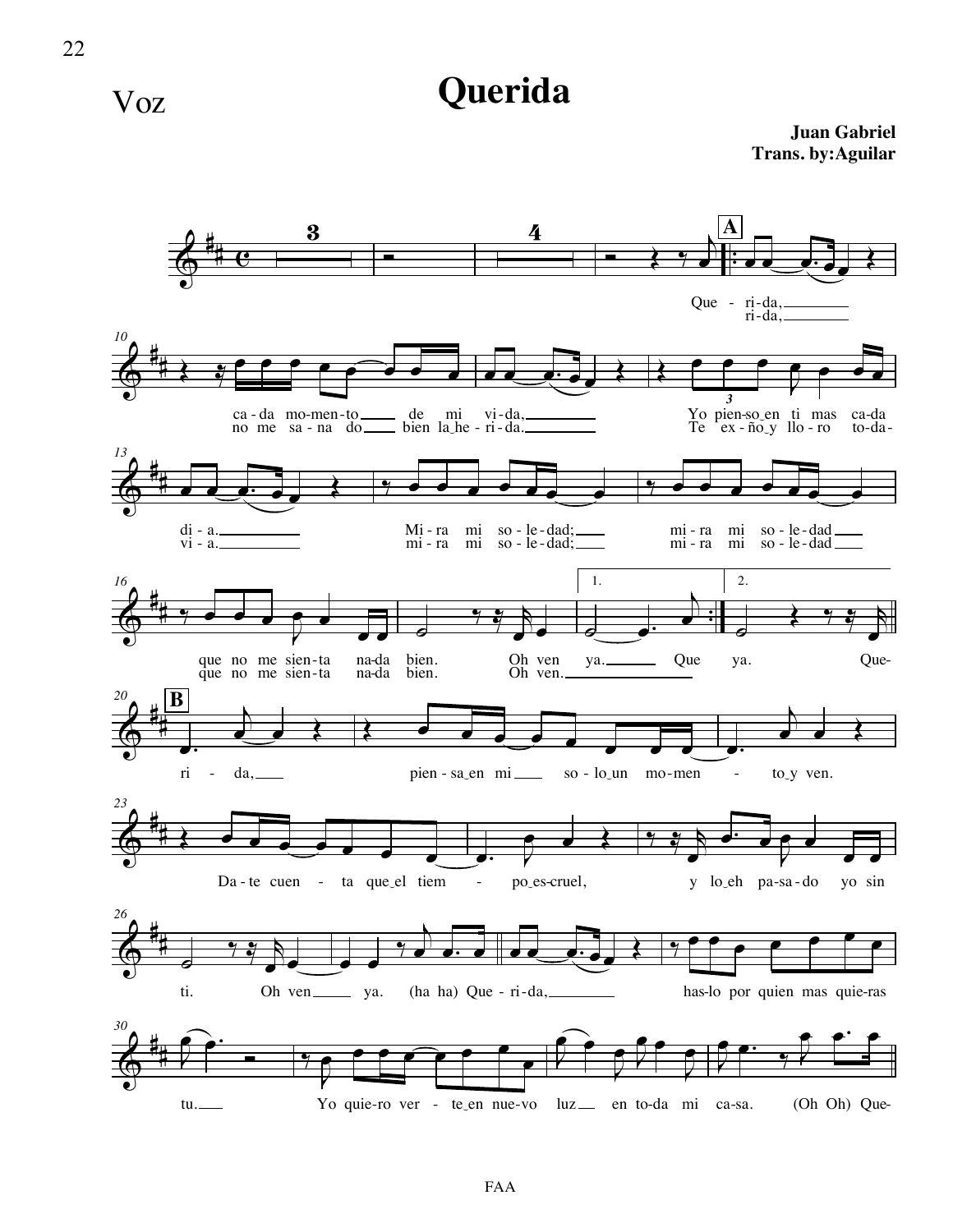![](_page_22_Figure_0.jpeg)

23